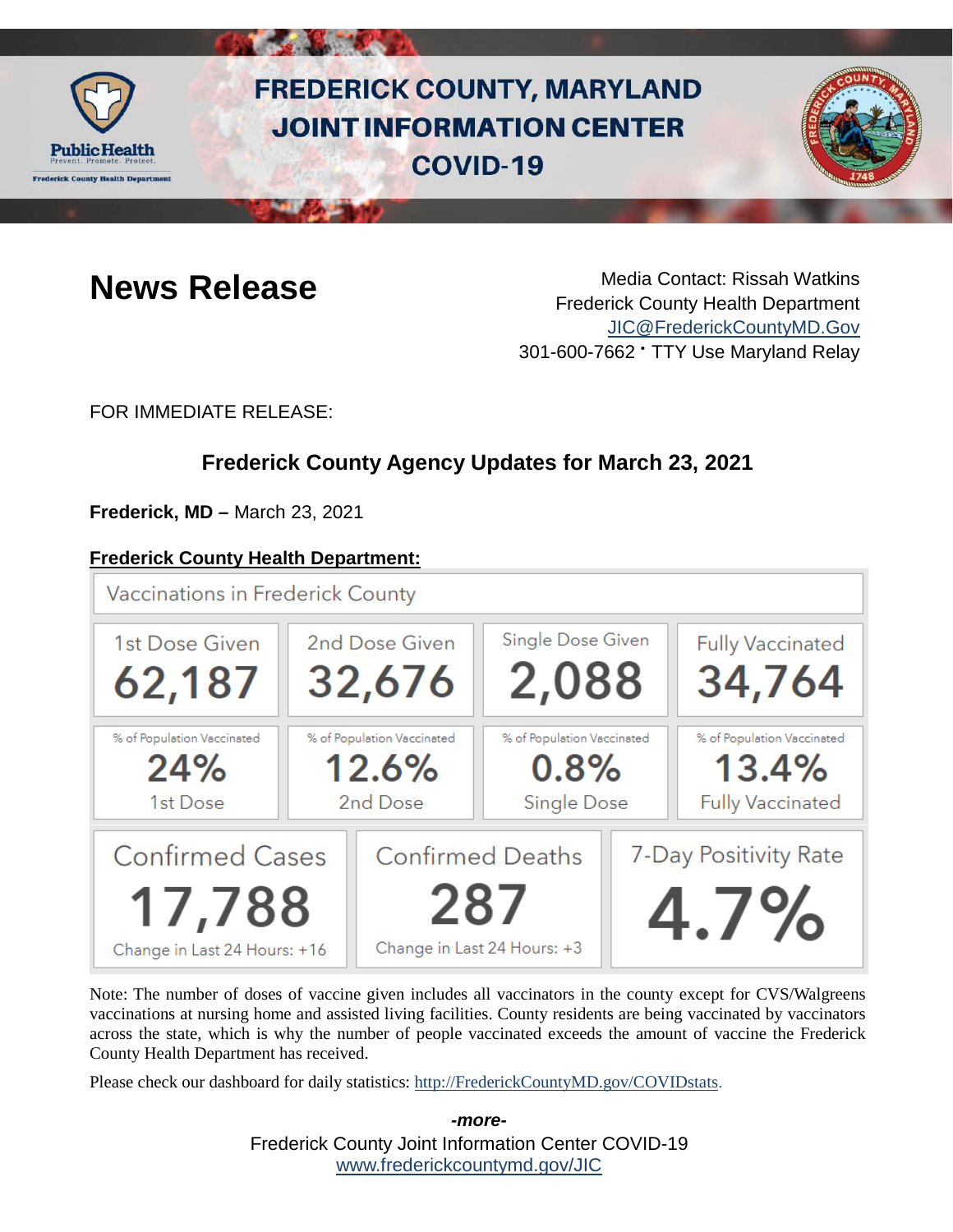

#### **Page 2/JIC**

# Frequently Asked Question

Q: What medical conditions are considered high risk and qualify someone to be in 2B?

A: Adults of any age with **certain underlying medical conditions** are at increased risk for severe illness from the virus that causes COVID-19. Severe illness from COVID-19 is defined as hospitalization, admission to the ICU, intubation or mechanical ventilation, or death. Adults of any age with the following conditions **are at increased risk** of severe illness from the virus that causes COVID-19:

- Cancer
- Chronic kidney disease
- COPD (chronic obstructive pulmonary disease)
- Down Syndrome
- Heart conditions, such as heart failure, coronary artery disease, or cardiomyopathies
- Immunocompromised state (weakened immune system) from solid organ transplant
- Obesity (body mass index [BMI] of 30 kg/m<sup>2</sup> or higher but < 40 kg/m<sup>2</sup>)
- Severe Obesity (BMI  $\geq 40 \text{ kg/m}^2$ )
- Pregnancy
- Sickle cell disease
- Smoking
- Type 2 diabetes mellitus

COVID-19 is a new disease. Currently there are limited data and information about the impact of many underlying medical conditions on the risk for severe illness from COVID-19. Based on what we know at this time, adults of any age with the following conditions might be at an increased risk for severe illness from the virus that causes COVID-19:

- Asthma (moderate-to-severe)
- Cerebrovascular disease (affects blood vessels and blood supply to the brain)
- Cystic fibrosis
- Hypertension or high blood pressure
- Immunocompromised state (weakened immune system) from blood or bone marrow transplant, immune deficiencies, HIV, use of corticosteroids, or use of other immune weakening medicines
- Neurologic conditions, such as dementia
- Liver disease
- Overweight (BMI > 25 kg/m2, but < 30 kg/m2)
- Pulmonary fibrosis (having damaged or scarred lung tissues)
- Thalassemia (a type of blood disorder)
- Type 1 diabetes mellitus

This list is from [CDC](https://www.cdc.gov/coronavirus/2019-ncov/need-extra-precautions/people-with-medical-conditions.html) and evidence behind the list can be found [here.](https://www.cdc.gov/coronavirus/2019-ncov/need-extra-precautions/evidence-table.html)

#### *-more-*

Frederick County Joint Information Center COVID-19 [www.frederickcountymd.gov/JIC](https://frederickcountymd.gov/JIC)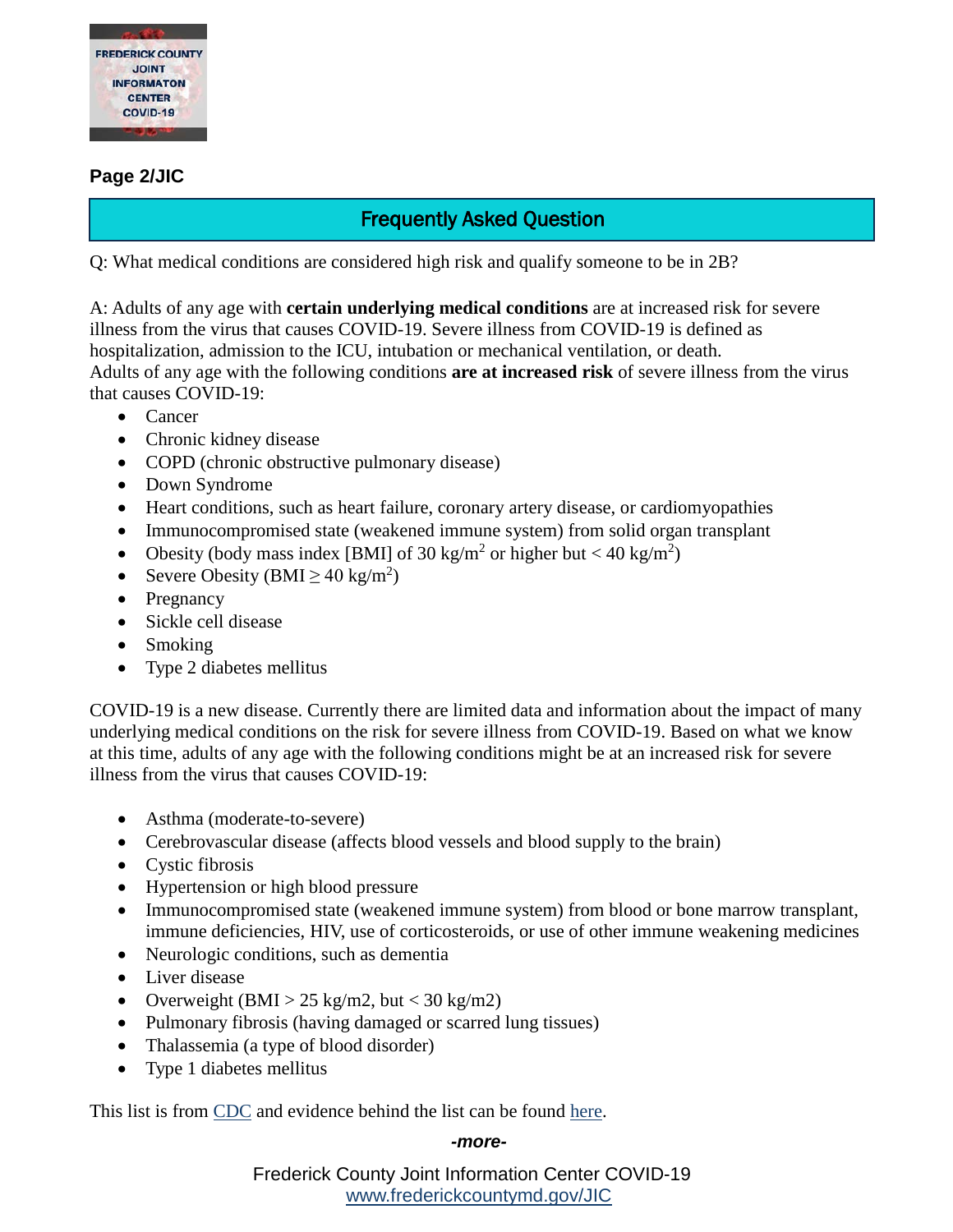

#### **Page 3/JIC**

# Update on COVID-19 Vaccine

24,650 total 1st doses of COVID-19 vaccine received by Frederick County Health Department to date. **2,000** 1st doses of COVID-19 vaccine received by Frederick County Health Department this week.

## Currently Eligible in Maryland and Frederick County

People in groups **1A, 1B, 1C, and 2A** are currently eligible in Maryland and Frederick County. Once your group is eligible, it continues to stay eligible. There is not enough vaccine for everyone who is eligible.

| <b>Phase</b> | Who                                                                                                                                                                                                                     | <b>When</b> |
|--------------|-------------------------------------------------------------------------------------------------------------------------------------------------------------------------------------------------------------------------|-------------|
| 2A           | All Marylanders age 60 and older.                                                                                                                                                                                       | March 23    |
| 2B           | Marylanders age 16 and older with underlying medical conditions that increase                                                                                                                                           | March 30    |
|              | the risk for severe COVID-19 illness.                                                                                                                                                                                   |             |
| 2C           | All Marylanders age 55 and older, as well as essential workers in critical<br>industries, including construction workers, food services, utilities,<br>transportation, financial services, IT and other infrastructure. | April 13    |
|              | General population, including healthy adults age 16 and older.                                                                                                                                                          | April 27    |

#### Current Process for Frederick County Health Department

Anyone who lives or works in Frederick County who is interested in getting COVID-19 vaccine should complete the Vaccine Interest Form in the blue box on our [Vaccine webpage.](https://health.frederickcountymd.gov/629/COVID-19-Vaccine)

- o **It may be several days, weeks, or longer until you are contacted since it depends on vaccine availability. You only need to complete the form once.**
- $\circ$  If you have already scheduled or received your 1<sup>st</sup> dose of vaccine, please [click this link](https://ww3.frederickcountymd.gov/VaccineInterest/Forms/Withdraw) to unsubscribe from the list.
- o The Health Department is in communication with medical providers to refer homebound individuals.

### Process for Other Vaccination Clinics

For a complete list of vaccination clinics in Maryland, please check [covidvax.maryland.gov](https://covidvax.maryland.gov/) to find a location near you by zip code. Text 'MdReady' to 898-211 for updates on when appointments become available at state mass vaccination sites.

The COVID-19 Vaccination Support Center—available at **1-855-MDGOVAX** (1-855-634-6829)—is open seven days a week from 7 a.m. to 10 p.m.

*-more-*

Frederick County Joint Information Center COVID-19 [www.frederickcountymd.gov/JIC](https://frederickcountymd.gov/JIC)